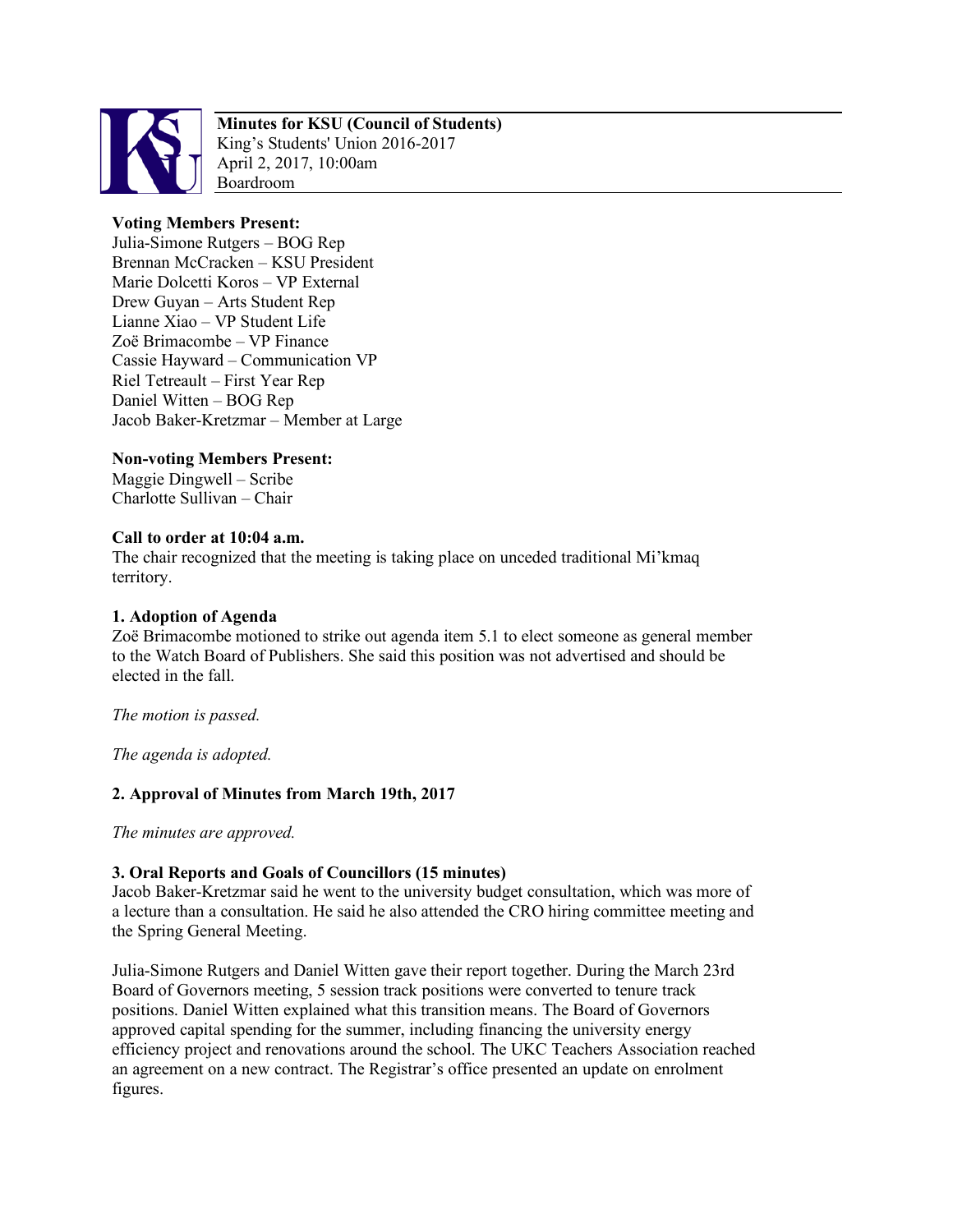Jacob Baker-Kretzmar asked what FYP M stood for. Julia-Simone Rutgers replied that it means FYP Music.

Drew Guyan asked about the retention plan. Daniel Witten said the Board of Governors did not go into detail about the plan. Zoë Brimacombe said there is a shift in marketing FYP as part of the four year experience of King's.

Riel Tetreault asked about the repointing of Alex Hall. Brennan McCracken explained what repointing is.

Riel Tetreault said he worked on the FYP shirts this week. Lianna Xiao asked what the FYP shirt says. Riel Tetreault replied that it says "Is This Okay?" from Dr. Neil Robertson's FYP lecture on Kant. Julia-Simone Rutgers congratulated Riel for his FYP shirt work.

Drew Guyan said she went to the Spring General Meeting and tabled for the consent coalition.

### **4. Reports of the Executive Committee ( attached)**

**4.1: Report of the President**

Jacob Baker-Kretzmar asked what Chartwells has done specifically that threatens the Galley's independence.

*Brennan McCracken motioned to go in camera at 10:29 a.m.*

*Return from Camera at 10:35 a.m.*

### **4.2: Report of the Student Life Vice President**

Jacob Baker-Kretzmar asked if there is a committee that deals with the construction of the website. Brennan McCracken said that Julia-Simone Rutgers in capacity of Communications Vice-President was on a committee for website redesign. Julia-Simone Rutgers said there are no regular meetings about the website.

#### **4.3: Report of the Financial Vice President**

**4.4: Report of the External Vice President**

#### **4.5: Report of the Communications Vice President**

Brennan McCracken said that Cassie and her friends did the snack purchasing and they were good snacks thank you.

*Brennan moved to recess for five minutes at 10:50 a.m. Return from Recess.*

#### **5. Action Items**

5.1 BIRT be hired as the Chair for the 2017/2018 academic year. *Moved by Brennan McCracken as recommended by the Chair Search Committee.*

Zoë Brimacombe took over this motion.

Brennan McCracken said the chair search committee met and recommends Charlotte Sullivan be hired.

Fill in the blank with unanimous consent.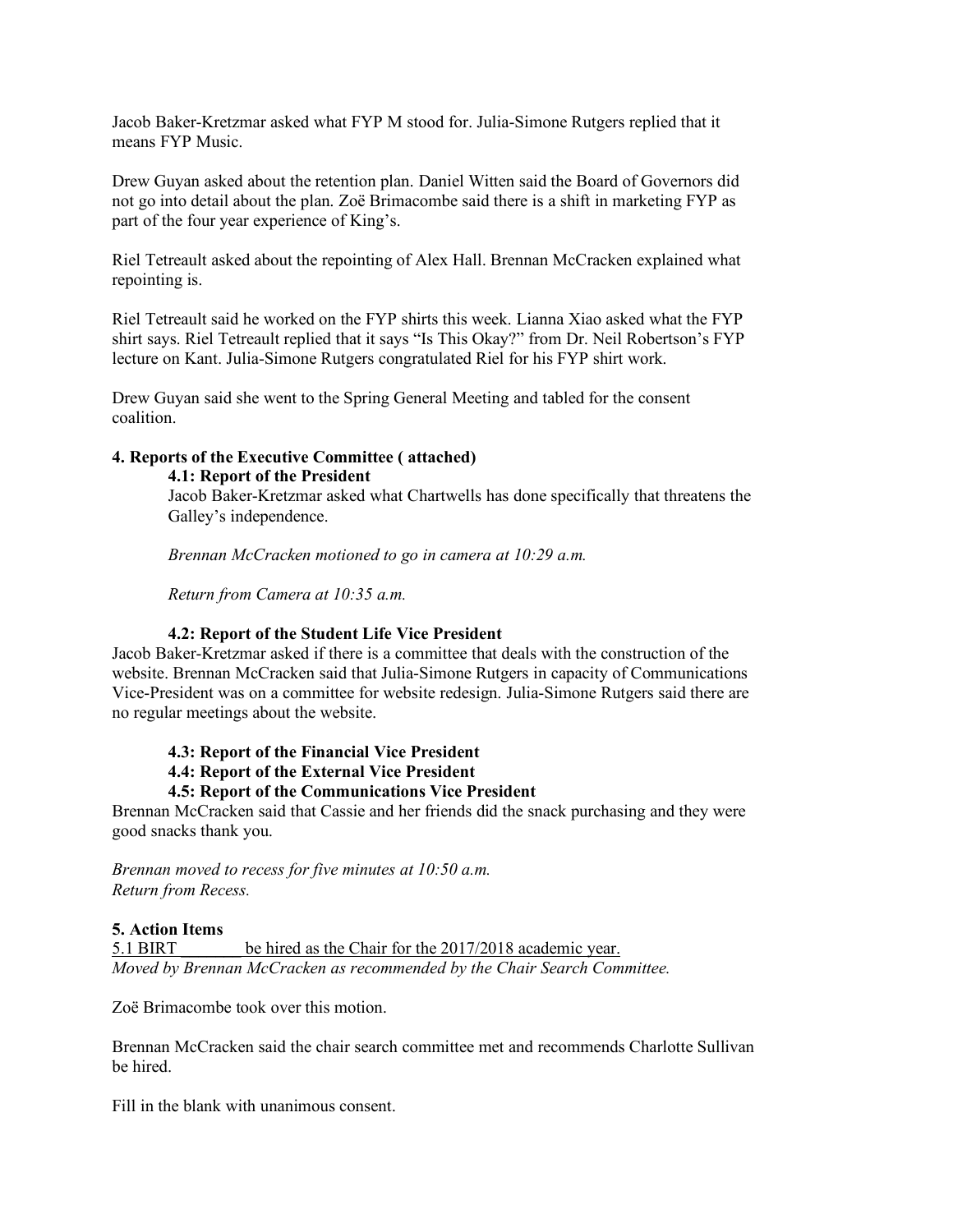Brennan said Charlotte has experience both inside our union and outside working with policy.

Drew Guyan motivated for Charlotte.

Julia-Simone motivated for Charlotte.

*The motion passed.*

Charlotte takes over chair duties again.

5.2 BIRT \_\_\_\_\_\_\_ be hired as the Chief Returning Officer for the 2017/2018 academic year. *Moved by Cassie Hayward as recommended by the Chief Returning Officer Search Committee.*

Cassie Hayward said there was one applicant who really stood out and the committee recommends Gina Grattan.

The blank is filled in with unanimous consent.

Lianne Xiao motivated for Gina. She has been invaluable for this union.

Zoë Brimacombe asked if Cassie could speak to Gina's qualifications.

Cassie said she's been through the election process before and is interested in working with referendum bylaws. She is organized and excited and not afraid to be stern if need be.

*The motion is passed.*

### **Honoraria Motions**

5.3 BIRT Simon Gillies receive an honorarium of \$125 for his work as a CUBE coordinator in the winter term.

*Moved by Zoë Brimacombe*

Lianne Xiao said Simon has been an invaluable coordinator. They added badminton and ball hockey. They recommend having more money to update the equipment.

Simon has done great work in keeping Cube safe and equitable.

Brennan motivated for Simon. He supervised for them and that they did a good job as CUBE Coordinators.

*The motion is passed.*

5.4 BIRT Itai Kuwodza receive an honorarium of \$125 for her as a CUBE coordinator in the winter term. *Moved by Zoë Brimacombe*

Lianne Xiao said that Itai has gone through a bunch of accidents this term, but she has still been enthusiastic and attended CUBE as much as she could.

*The motion is passed.*